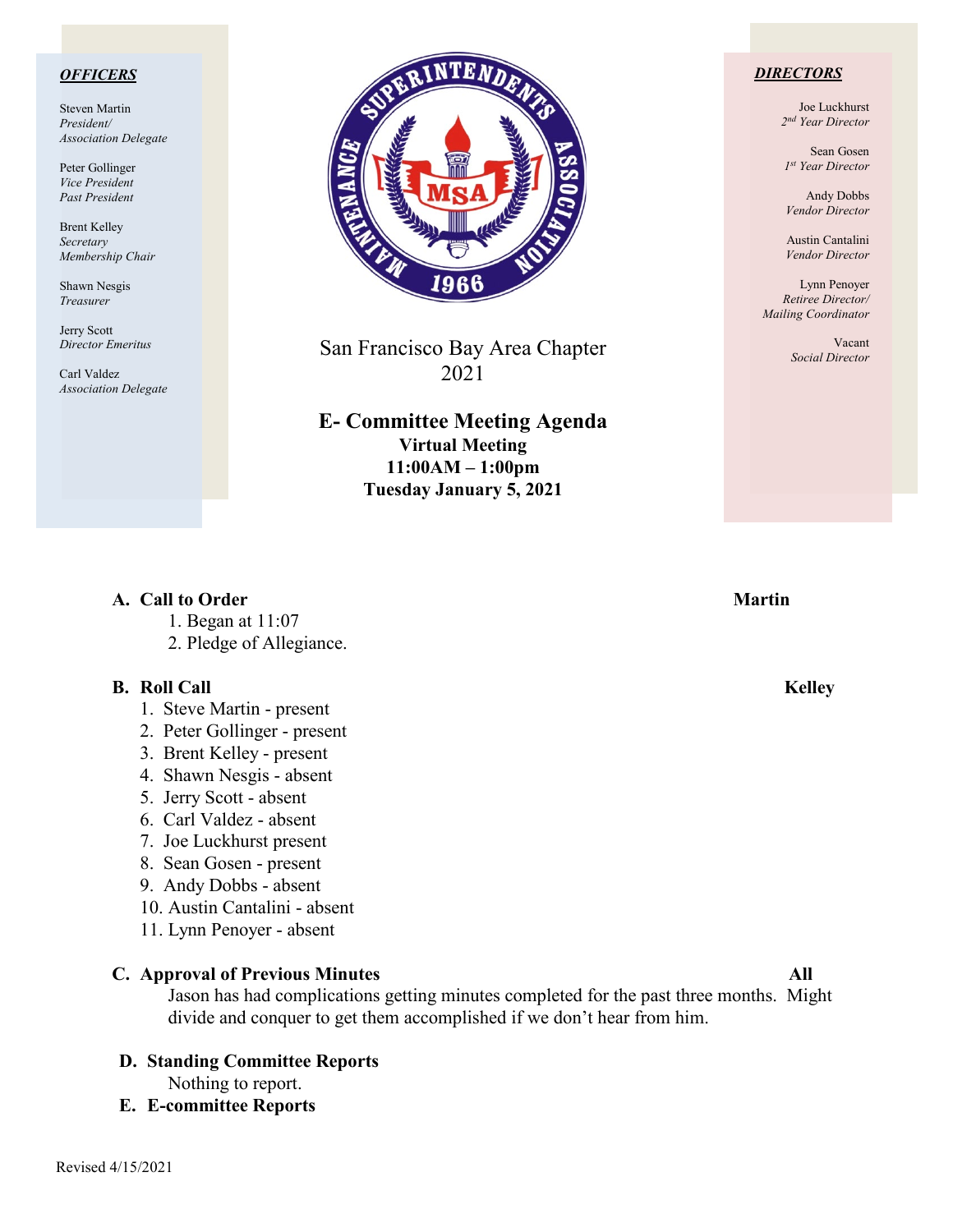### **1. Membership Gollinger**

# If we don't have registrations and/or no money coming in then a charge of \$3.87 is still applied. This needs to be changed.

# *Members*

*Life Members: 65 Regular Members: 35 Vendor Members: 27 Total Members: 127*  - No change from December.

- o \* Please register. Several committee members are not current.
- Want to start getting more agencies involved. Some agencies have had budget issues with COVID. We are not having in-person meetings which are membership drivers so it is more difficult to get members signed up. Memberships are usually collected when they sign up for workshops/meetings.

Distribution of membership list

- If you have any relationships with anyone on the list, please reach out. Peter has an older list to work from – email distribution list. Has phone numbers and addresses for previous members. Could use the list to reach out.
- ACTION ITEM: Peter will mark-up who he will contact then email to Steven. Then Steven will mark-up and send to next person and so on and so forth.
	- o Example of conversation: I am a MSA representative. I am reaching out for memberships. Are you still interested in supporting our cause? Are you aware that there are scholarships available college-bound students and/or students already enrolled in college?

## **2. Vendors Report Dobbs/ Cantalini**

Joe spoke with San Jose rep. They are still interested but because of COIVD he is busy with employees. Jesse is his name and still wants to be involved down the road. Says to not give up on him. Wanted more information about MSA. Joe provided.

## **3. Association Report** Martin/Valdez

Little to report. Haven't received a calendar. Quarterly meeting coming up soon.

## **4. Foundation Report Valdez**

Nothing to report.

## **5. Scholarships Valdez**

Everything went smooth the past year. Just a couple of small tweaks for future applications.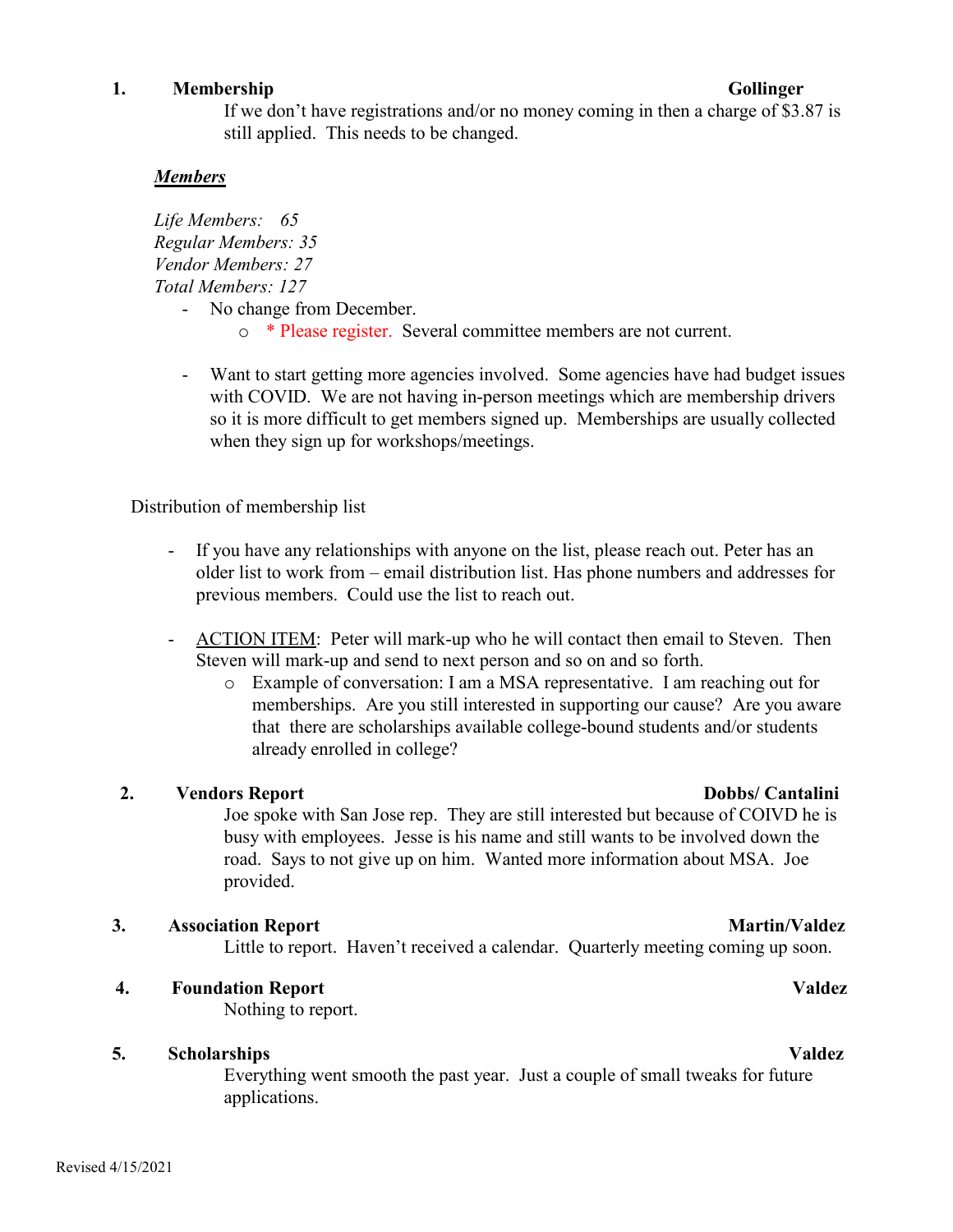### **6. Golf Tournament Committee Report Dobbs/Martin**

### **7. Social Committee Vacant**

Not much happening. Would be good to have a Social Committee Chair when things become "normal".

### **8.** Treasurer's Report **Ness** is a set of the set of the set of the set of the set of the set of the set of the set of the set of the set of the set of the set of the set of the set of the set of the set of the set of the

Shawn not here to review. But there are some things to review which will be done at next month's meeting.

| Account totals:       |    |
|-----------------------|----|
| <b>Basic Checking</b> | S. |
| Savings               | S  |
| <b>TOTAL</b>          | \$ |

C-vent will now move to Membership. Should we remove the Technology sectiion? Can this be converted into something else such as email/social media/outreach advancements?

### **E. Old Business**

Chapter Logo – Will discuss at a later time due to low turnout for this meeting. Peter did some work on a new logo. Wants to keep the bridge as it is iconic. But wants our chapter logo to be distinguishable from others.

Buyers Guide – Will table this for a later discussion. Were there active tasks for this from the last meeting? Talked about putting it online but need to gather information from vendors which is unclear.

Parking lot items Workshop coupon for Vendors to distribute Name Badges

## **F. New Business**

Workshops: Update

It has been difficult to get people on workshops monthly. Folks don't want to get on zooms or calls, etc. It is supposed to be a social/work event but is not possible because of COVID. When things are taken away from the idea of workshops then it is much more difficult to gain interests from other individuals/networks/groups.

Maybe this should be changed to every other month and perhaps do trainings instead of or in addition to workshops.

## **9. Technology Martin/Gollinger**